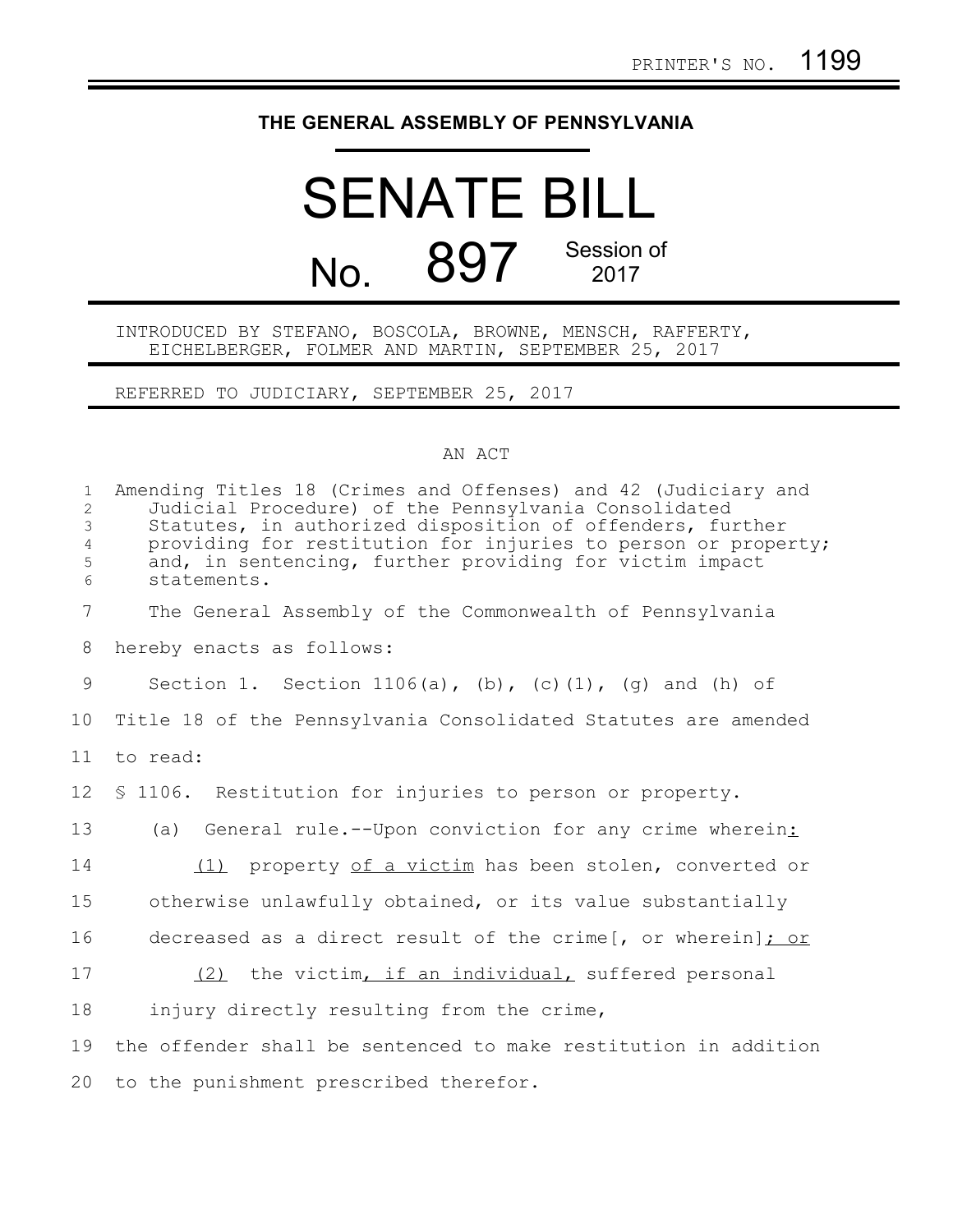(b) Condition of probation or parole.--Whenever restitution has been ordered pursuant to subsection (a) and the offender has been placed on probation or parole, [his] the offender's compliance with such order may be made a condition of such probation or parole. 1 2 3 4 5

(c) Mandatory restitution.-- 6

7

(1) The court shall order full restitution:

(i) Regardless of the current financial resources of the defendant, so as to provide the victim with the fullest compensation for the loss. The court shall not reduce a restitution award by any amount that the victim has received from the Crime Victim's Compensation Board or other [governmental] **government** agency but shall order the defendant to pay any restitution ordered for loss previously compensated by the board to the Crime Victim's Compensation Fund or other designated account when the claim involves a government agency in addition to or in place of the board. The court shall not reduce a restitution award by any amount that the victim has received from an insurance company but shall order the defendant to pay any restitution ordered for loss previously compensated by an insurance company to the insurance company. 8 9 10 11 12 13 14 15 16 17 18 19 20 21 22 23

(ii) If restitution to more than one [person] victim is set at the same time, the court shall set priorities of payment. However, when establishing priorities, the court shall order payment in the following order: 24 25 26 27

(A) [The victim] Any individual. (A.1) Any affected government agency. (B) The Crime Victim's Compensation Board. 28 29 30

20170SB0897PN1199 - 2 -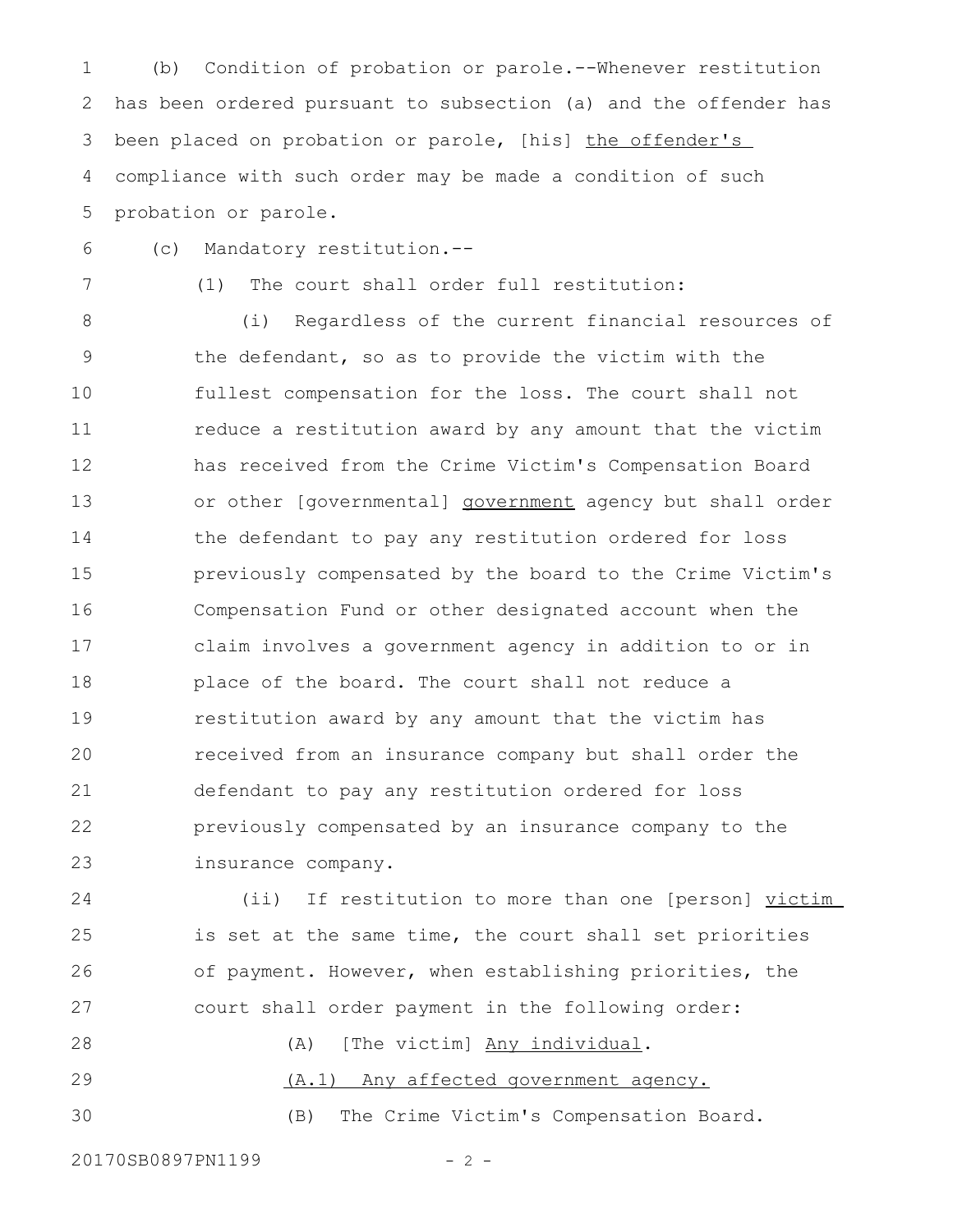(C) Any other government agency which has provided reimbursement to the victim as a result of the defendant's criminal conduct. (D) Any insurance company which has provided reimbursement to the victim as a result of the defendant's criminal conduct. (E) Any nonprofit corporation, nonprofit unincorporated association or nonprofit organization. (F) Any for-profit corporation. \* \* \* 1 2 3 4 5 6 7 8 9 10

(g) Preservation of private remedies.--No judgment or order of restitution shall debar the [owner of the property or the victim who sustained personal injury] victim, by appropriate action, to recover from the offender as otherwise provided by law, provided that any civil award shall be reduced by the amount paid under the criminal judgment. 11 12 13 14 15 16

(h) Definitions.--As used in this section, the following words and phrases shall have the meanings given to them in this subsection: 17 18 19

"Affected government agency." The Commonwealth, a political subdivision or local authority that has sustained injury to property. 20 21 22

"Crime." Any offense punishable under this title or by a magisterial district judge. 23 24

"Injury to property." Loss of real or personal property, including negotiable instruments, or decrease in its value, directly resulting from the crime. 25 26 27

"Offender." Any person who has been found guilty of any crime. 28 29

"Personal injury." Actual bodily harm, including pregnancy, 20170SB0897PN1199 - 3 -30